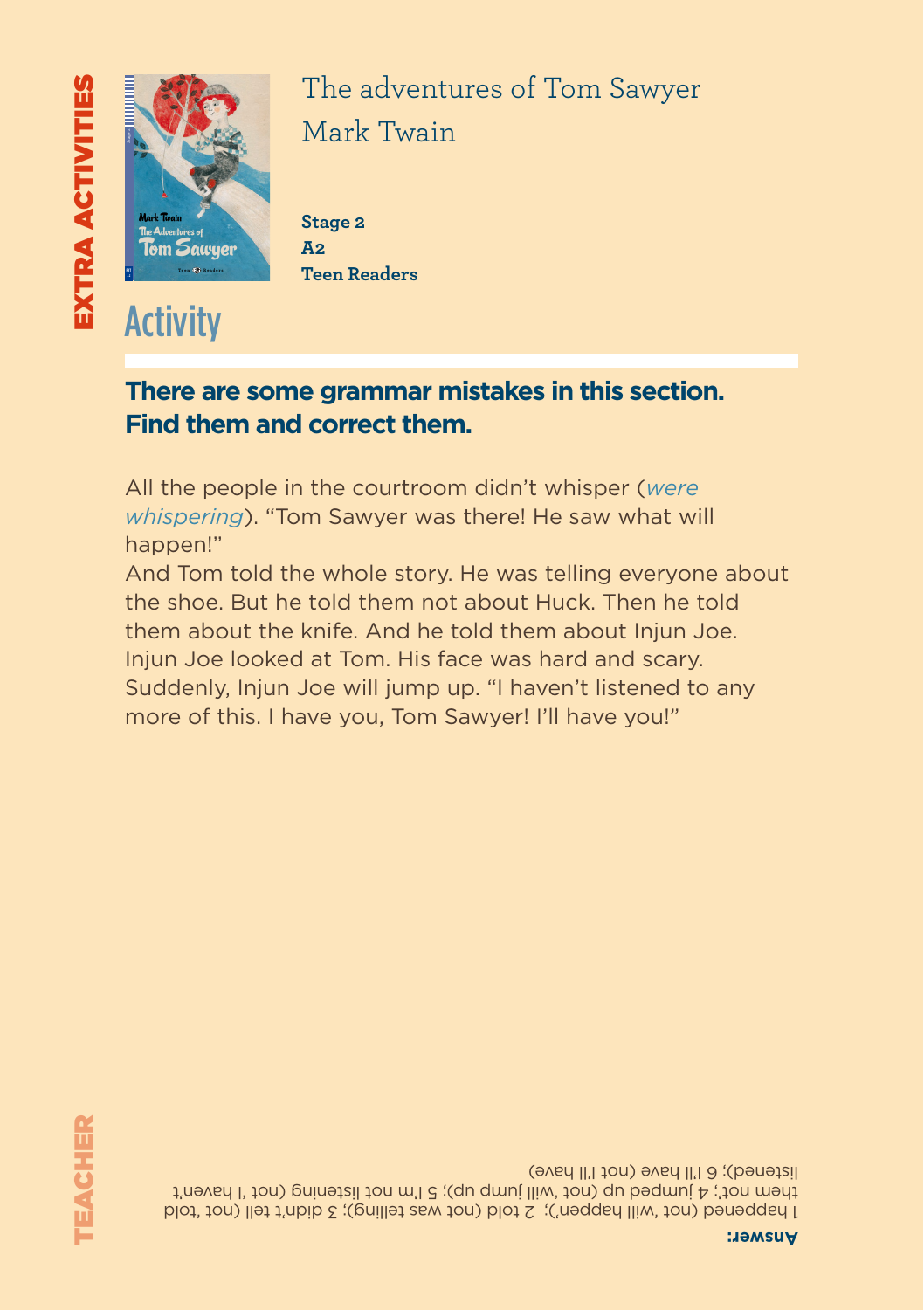

## The adventures of Tom Sawyer Mark Twain *Meet Tom Sawyer, a boy with a good heart who's always in trouble with*

Stage 2 **A2 Teen Readers**

#### TEST YOURSELF!

| Are these sentences True or False?                                                                                                                                                   |  |
|--------------------------------------------------------------------------------------------------------------------------------------------------------------------------------------|--|
| <b>O</b> Tom tells his friends it is fun to paint a fence.<br>Tom and his friends have fun when they fight each<br>other.                                                            |  |
| <b>2</b> Becky doesn't like Tom at first.<br><b>3</b> Huckleberry Finn goes to school with Tom.<br>4 Tom knew that Injun Joe was the murderer but was<br>too scared to say anything. |  |
| 5 Tom, Joe and Huck run away. Everyone is pleased<br>that they are dead.                                                                                                             |  |
| <b>6</b> Tom helps Injun Joe to hurt Mrs Douglas.                                                                                                                                    |  |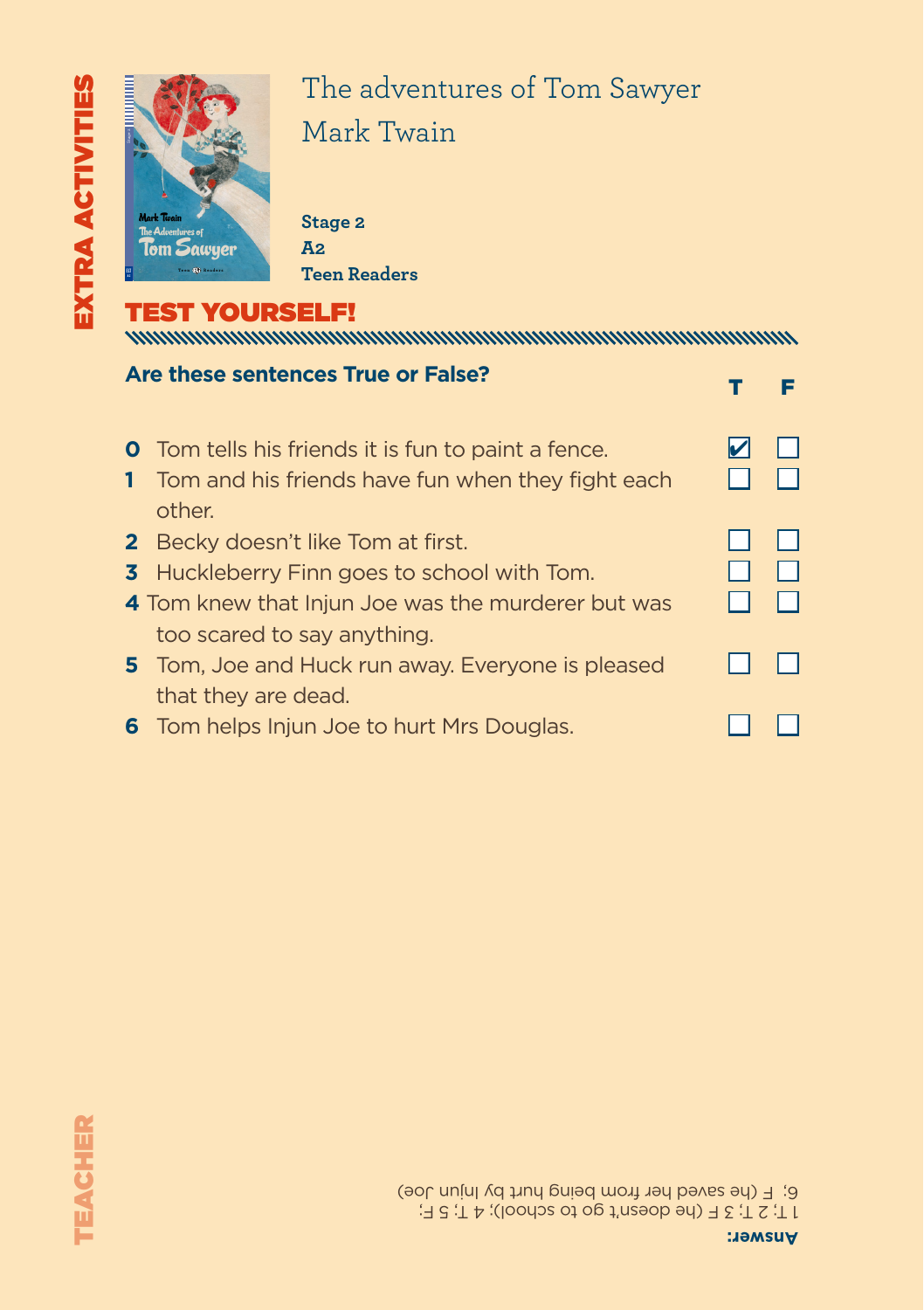

The adventures of Tom Sawyer Mark Twain *Meet Tom Sawyer, a boy with a good heart who's always in trouble with* 

Stage 2 **A2 Teen Readers**

# KEY (KET) – Speaking

**Work in pairs. You are going on a camping trip with your friends. Decide together what you need to take. Use the prompts to help you.**

| food                     |
|--------------------------|
| water                    |
| tent                     |
| camp                     |
| fishing pole             |
| boat                     |
| map                      |
|                          |
| • what / take?           |
| • where / go?            |
| • what / do to have fun? |

• what / do if there is a problem?